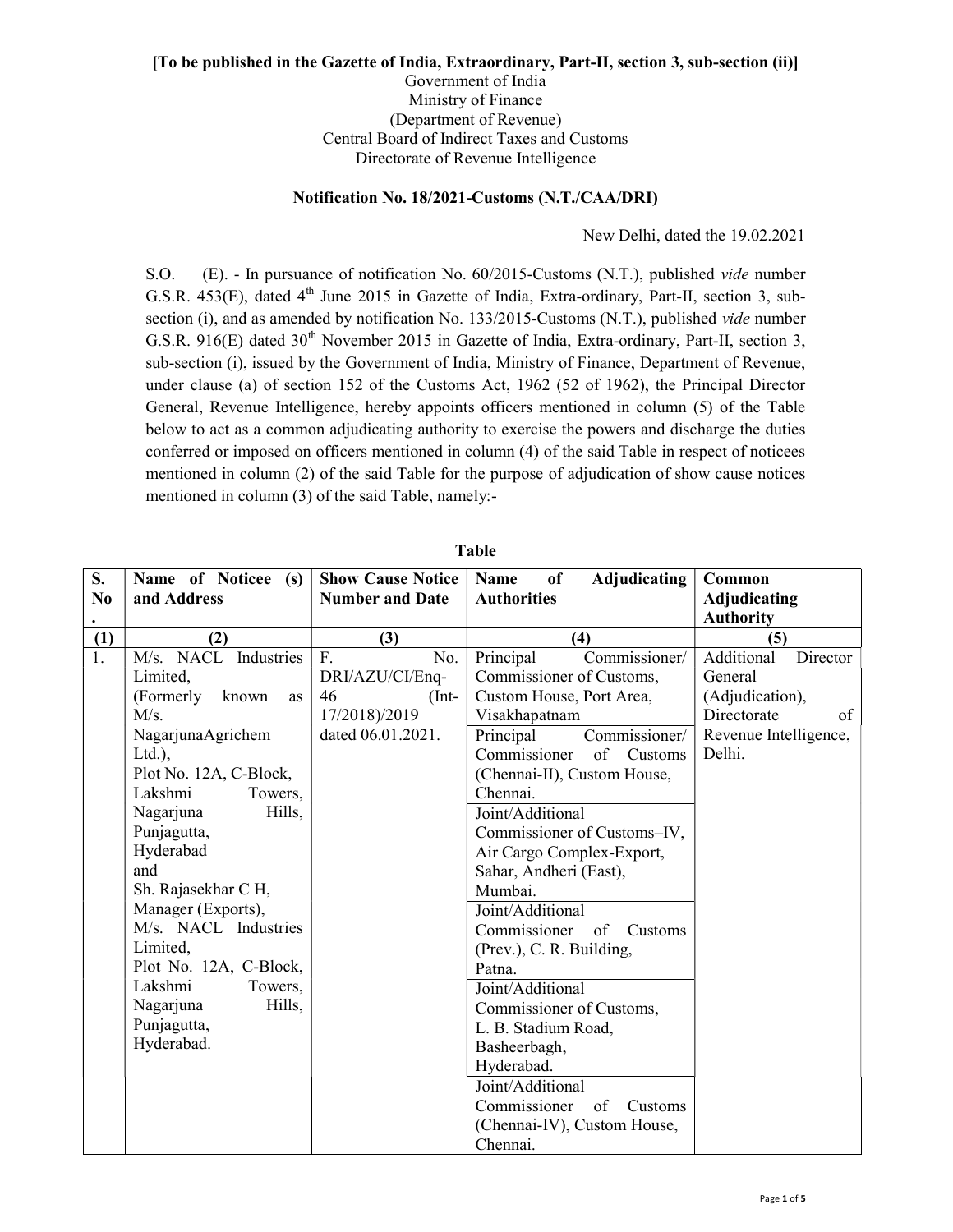| $\overline{2}$ . | M/s. Lorgan Lifestyle<br>Limited,<br>6, Raghukul Apartments,<br>Sr. No. 968/969, S. B.<br>Road, Sivai Nagar,<br>Pune-411016<br>and 10 others. | No.<br>F.<br>DRI/MZU/D/Int-<br>31/2015<br>S/12-Gen-Misc-<br>07/2020-<br>21/DBK/JNCH<br>dated 24.04.2020/<br>25.06.2020<br>(SCN No. 06/2020-<br>21/CAC/NS- | Joint/Additional<br>Commissioner<br>of<br>Customs<br>(Export),<br>Nhava Sheva,<br>Jawaharlal<br>Nehru<br>Custom<br>House,<br>Raigad.                                                                                                                                                                                                                                                                                                                                                                                                                                                                                                                   | Joint/Additional<br>Commissioner<br>of<br>Customs<br>(Export),<br>Nhava Sheva-II,<br>Nehru<br>Jawaharlal<br>Custom House,<br>Raigad.<br>(For Sl. No. 2 and $3$<br>of the Table) |
|------------------|-----------------------------------------------------------------------------------------------------------------------------------------------|-----------------------------------------------------------------------------------------------------------------------------------------------------------|--------------------------------------------------------------------------------------------------------------------------------------------------------------------------------------------------------------------------------------------------------------------------------------------------------------------------------------------------------------------------------------------------------------------------------------------------------------------------------------------------------------------------------------------------------------------------------------------------------------------------------------------------------|---------------------------------------------------------------------------------------------------------------------------------------------------------------------------------|
| 3.               |                                                                                                                                               | <b>II/JNCH</b><br>$S/3$ -Misc-<br>F. No.<br>$DBK(XOS)$ -<br>03/2020-21<br><b>ACC</b><br>dated 16.06.2020                                                  | Joint/Additional<br>Commissioner<br>of<br>Customs<br>(Export),<br>Air Cargo Complex, Andheri                                                                                                                                                                                                                                                                                                                                                                                                                                                                                                                                                           |                                                                                                                                                                                 |
| 4.               | M/s. Ingram Micro India<br>Pvt. Ltd.,<br>5 <sup>th</sup> Floor, Empire Plaza,<br>Building A,<br>LBS Marg,<br>Vikhroli West,<br>Mumbai-400083  | F.<br>No.<br>DRI/MZU/NS<br>$(CI)/Int-101/2017$<br>dated 29.12.2020                                                                                        | Commissioner/<br>Principal<br>Commissioner<br>of<br>Customs<br>(III) (Import-ACC),<br>Air Cargo Complex,<br>Sahar, Andheri (East),<br>Mumbai.<br>Principal<br>Commissioner/<br>Commissioner of Customs,<br>Air Cargo Complex Import,<br>New Custom House,<br>New Delhi.<br>Principal<br>Commissioner/<br>Commissioner<br>of<br>Customs<br>(Chennai-VII),<br>New Custom House,<br>Air Cargo Complex,<br>Chennai.<br>Commissioner/<br>Principal<br>Commissioner<br>of<br>Customs<br>(Chennai-II), Custom House,<br>Chennai.<br>Assistant/Deputy<br>Commissioner<br>of<br>Customs, Group 5A,<br>Airport & Air Cargo Complex,<br>Devanahalli,<br>Bengaluru | Additional<br>Director<br>General<br>(Adjudication),<br>Directorate<br>of<br>Revenue Intelligence,<br>Mumbai<br>(For Sl. No. 4 and $5$<br>of the Table)                         |
| 5.               | Reliance<br>JioInfocom<br>Limited,<br>Reliance Corporate Park,<br>5C FF CA-22,<br>Thane Belapur Road,<br>Ghansoli,<br>Navi Mumbai-400701.     | F.<br>No.<br>DRI/MZU/CI/Int-<br>70/2017/Pt.I<br>dated 27.01.2021                                                                                          | Commissioner<br>Principal<br>of<br>Customs,<br>Air Cargo Complex (Import),<br>New Custom House,<br>New Delhi.<br>Principal<br>Commissioner<br>of<br>Customs<br>(Airport<br>Air<br>$\&$<br>Cargo<br>Complex), Custom House,<br>Kolkata.<br>Commissioner<br>of<br>Customs<br>(Import), Air Cargo Complex,<br>Sahar, Andheri (East),<br>Mumbai.                                                                                                                                                                                                                                                                                                           |                                                                                                                                                                                 |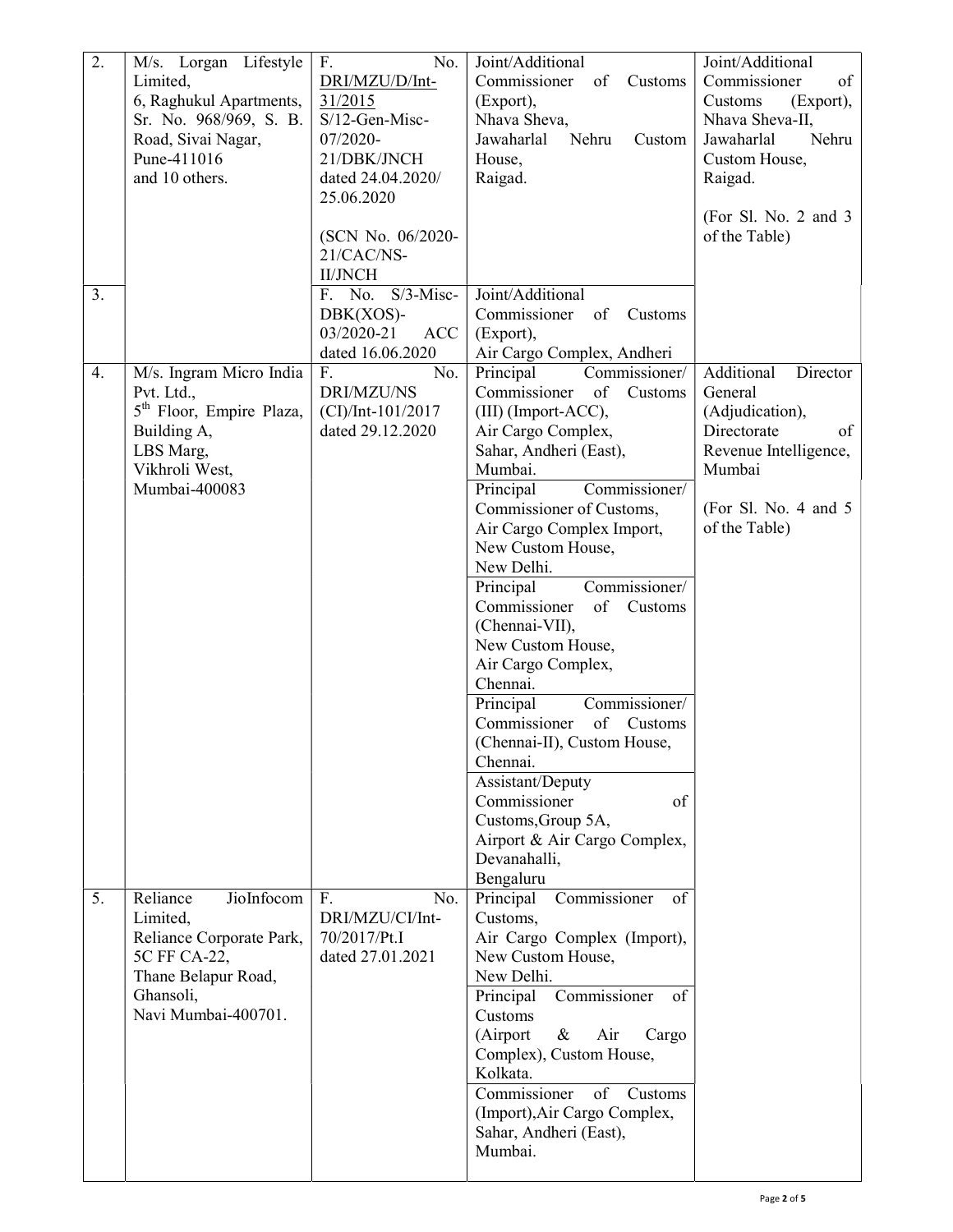|    |                                                                                                                                                                                                    |                                                                                                                                                 | Commissioner<br>of<br>Customs<br>(Nhava Sheva-V),<br>Jawaharlal<br>Nehru<br>Custom<br>House,<br>Raigad.<br>Additional Commissioner of<br>Customs (Chennai VII),<br>New Custom House,<br>Air Cargo Complex,<br>Meenambakkam,<br>Chennai.                                                                                                                                                                    |                                                                                                              |
|----|----------------------------------------------------------------------------------------------------------------------------------------------------------------------------------------------------|-------------------------------------------------------------------------------------------------------------------------------------------------|------------------------------------------------------------------------------------------------------------------------------------------------------------------------------------------------------------------------------------------------------------------------------------------------------------------------------------------------------------------------------------------------------------|--------------------------------------------------------------------------------------------------------------|
| 6. | M/s. Lotus Labs Private<br>Limited,<br>$10^{th}$ Floor, 'D' Wing,<br>Tower-II,<br>Seawoods<br>Grand Central,<br>Plot No. R-1,<br>Sector-40,<br>Seawoods<br>Railway Station,<br>Navi Mumbai-400706. | F.<br>No.<br>DRI/MZU/D/Int/<br>122/2016 [LOTUS]<br>dated 31.12.2020                                                                             | Principal<br>Commissioner<br>of<br>Customs, Air Cargo Complex,<br>Bangalore.<br>Assistant/Deputy<br>Commissioner<br>of<br>Customs, Group 2B,<br>Air Cargo Complex,<br>Mumbai.                                                                                                                                                                                                                              | Principal<br>Commissioner/<br>Commissioner<br>of<br>Customs,<br>Air Cargo Complex,<br>Bangalore.             |
| 7. | Shri Syed Mahamad,<br>S/o Sh. Syed Abdul<br>Kareem Sab,<br>1151-2, $2^{nd}$ Cross,<br>2 <sup>nd</sup> Main, Jaali Nagar,<br>Davangere-577001<br>and 26 others.                                     | F.<br>No.<br>DRI/BZU/MRU/1/E<br>nq-07 (Int-03)/2020<br><b>SCN</b><br>dated 22.12.2020<br>(O. R. No. 05/2020)<br><b>DRI</b><br>dated 11.03.2020) | Joint/Additional<br>Commissioner of Customs,<br>New Custom House,<br>Panambur,<br>Mangalore.<br>Joint/Additional<br>Commissioner of Customs,<br>Cochin                                                                                                                                                                                                                                                     | Joint/Additional<br>Commissioner<br>of<br>Customs,<br>New Custom House,<br>Panambur,<br>Mangalore.           |
| 8. | M/s.<br>Green<br>Apple<br>Perfumes,<br>WT-408, $4th$ Floor, Plot<br>221,<br>No.<br>Makers<br>Chambers-V,<br>Nariman Point, Mumbai<br>and 15 others.                                                | F.<br>No.<br>DRI/NRU/CI/26/Int<br>$-0$ /Enq $-65/2019$ /Pt.I<br>dated 31.12.2020.                                                               | Principal<br>Commissioner/<br>Commissioner of Customs,<br>Inland Container Depot-Dadri,<br>Gautam Budh Nagar.<br>Commissioner/<br>Principal<br>Commissioner<br>of<br>Customs<br>(Preventive),<br>Vijaywada.<br>Principal<br>Commissioner/<br>Commissioner<br>of<br>Customs<br>(Chennai-II), Custom House,<br>Chennai.<br>Commissioner/<br>Principal<br>Commissioner of Customs,<br>Custom House,<br>Kandla | Additional<br>Director<br>General<br>(Adjudication),<br>Directorate<br>of<br>Revenue Intelligence,<br>Delhi. |
| 9. | Rubber<br>M/s.<br>Azam<br>Products Ltd.,<br>address:<br><b>IEC</b><br>(a)<br>SarayaChapiya,<br>Khanji<br>Road, Gorakhpur<br>(b) Factory address: AL-                                               | F.<br>No.<br>DRI/NRU/CI-<br>26/Int-03/Enq-<br>07/2019<br>dated 05.01.2021                                                                       | Commissioner<br>of<br>Customs<br>(Preventive),<br>Lucknow Commissionerate<br>Commissioner/<br>Principal<br>Commissioner<br>of<br>Customs<br>(Import)-III,                                                                                                                                                                                                                                                  | Principal<br>Commissioner/<br>Commissioner<br>of<br>Customs<br>(Preventive),<br>Lucknow                      |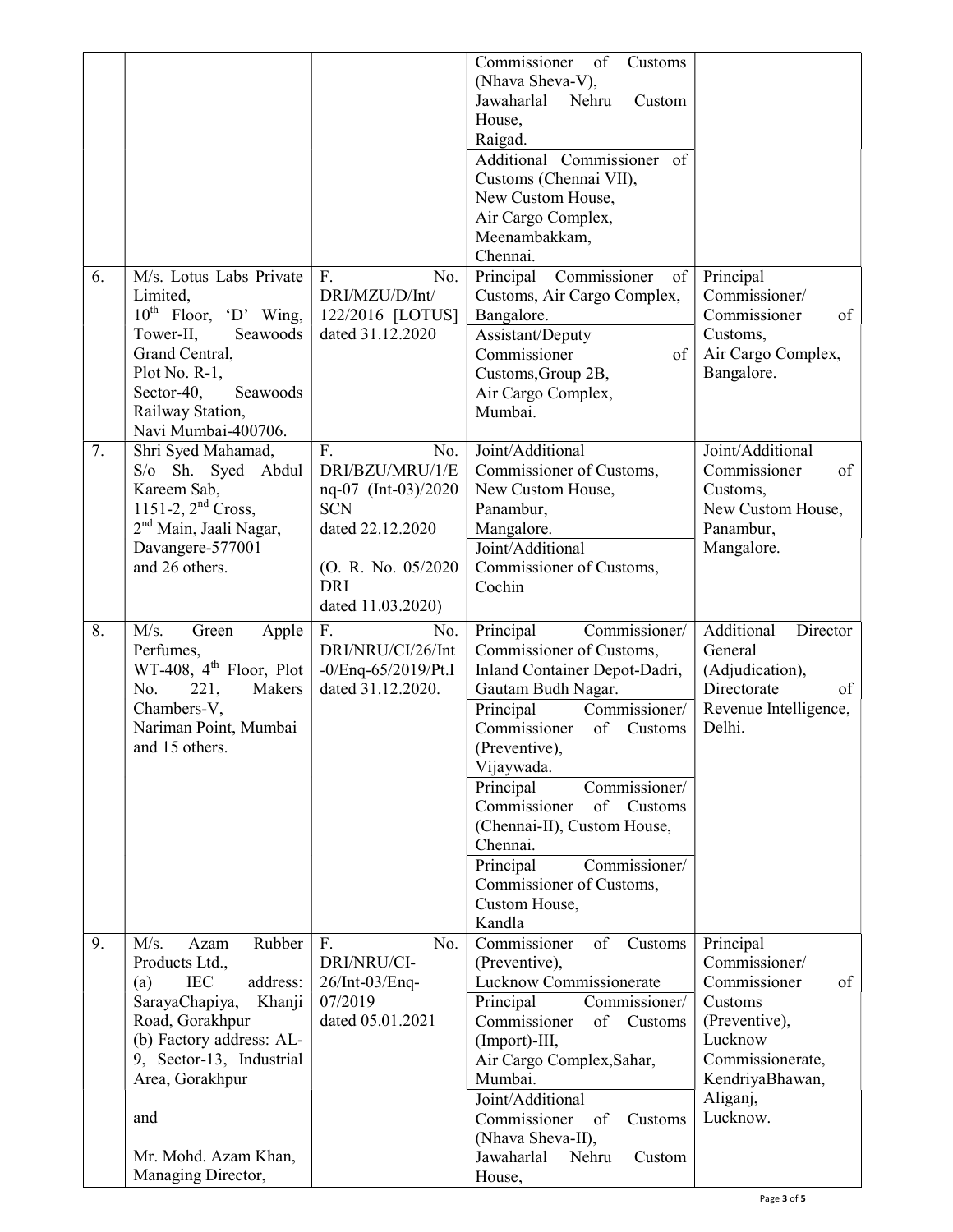|     | Rubber<br>M/s.<br>Azam<br>Products Ltd.                                                                                                                                                                                                |                                                                                                      | Raigad.                                                                                                                                                                                                                                                                                                                                                                                                                                                                                                                                                                                                                                                                                                    |                                                                                                                         |
|-----|----------------------------------------------------------------------------------------------------------------------------------------------------------------------------------------------------------------------------------------|------------------------------------------------------------------------------------------------------|------------------------------------------------------------------------------------------------------------------------------------------------------------------------------------------------------------------------------------------------------------------------------------------------------------------------------------------------------------------------------------------------------------------------------------------------------------------------------------------------------------------------------------------------------------------------------------------------------------------------------------------------------------------------------------------------------------|-------------------------------------------------------------------------------------------------------------------------|
|     |                                                                                                                                                                                                                                        |                                                                                                      | Joint/Additional<br>Commissioner of Customs,<br>Air Cargo Complex,<br>Custom House,<br>Kolkata.                                                                                                                                                                                                                                                                                                                                                                                                                                                                                                                                                                                                            |                                                                                                                         |
| 10. | Laxmi<br>M/s.<br>Remote<br>(India) Pvt. Ltd.,<br>1591-94/19-20,<br>$3rd$ Floor,<br>M. J. Building,<br>Bhagirath Palace,<br>Delhi-110006.                                                                                               | F.<br>No.<br>DRI/LZU/CI/26/Int-<br>34/2020<br>dated 31.12.2020.                                      | Joint/Additional<br>Commissioner of Customs,<br>Air Cargo Complex (Import),<br>New Custom House,<br>New Delhi.<br>Joint/Additional<br>Commissioner of Customs,<br>Inland<br>Container<br>Depot-<br>Patparganj,<br>New Delhi.                                                                                                                                                                                                                                                                                                                                                                                                                                                                               | Joint/Additional<br>Commissioner<br>of<br>Customs,<br>Air Cargo Complex<br>(Import),<br>New Custom House,<br>New Delhi. |
| 11. | M/s.<br><b>ECL</b><br>Puyvast<br>(India) Pvt. Ltd.,<br>Brooklyn<br><b>Business</b><br>Centre,<br>New No. 103/104/105,<br>4 <sup>th</sup> Floor, Poonamallee,<br>High<br>Road<br>Egmore<br>Chennai,<br>Tiruppur-600084<br>and 2 others. | F. No. DRI/BZU/S-<br>IV/Enq-41/Int-<br>Nil/2019<br>dated 28.01.2021<br>(SCN No. 02/2021)<br>DRI BZU) | Commissioner/<br>Principal<br>of<br>Commissioner<br>Customs<br>(Preventive), Auto Nagar,<br>Vijayawada.<br>Principal<br>Commissioner/<br>Commissioner of Customs (II),<br>Custom House,<br>Chennai.                                                                                                                                                                                                                                                                                                                                                                                                                                                                                                        | Principal<br>Commissioner/<br>Commissioner<br>of<br>Customs<br>(Preventive),<br>Auto<br>Nagar,<br>Vijayawada.           |
| 12. | M/s.<br>Trading<br>Honda<br>Corporation<br>India<br>Private Limited,<br>$2nd$ Floor, Tower B,<br>DLF Building No. 9,<br>DLF Cyber City,<br>Gurugram,<br>Haryana-122050<br>and 2 others.                                                | F.<br>No.<br>DRI/DZU/23/Enq-<br>29/2020<br>dated<br>01.02.2021<br>(SCN No. 05/2021)                  | Principal<br>Commissioner/<br>Commissioner of Customs,<br>Inland<br>Container<br>Depot-<br>Patparganj,<br>New Delhi.<br>Joint/Additional<br>Commissioner<br>of<br>Customs<br>(Import), Group-V<br>Concor Complex,<br>Greater Noida,<br>Gautam Budh Nagar.<br>Assistant/<br>Deputy<br>Commissioner<br>of<br>Customs<br>(Import), Group-V,<br>Air Cargo Complex,<br>New Custom House,<br>New Delhi.<br>Assistant/<br>Deputy<br>Commissioner<br>of<br>Customs<br>(Import), Group-V,<br>Concor Complex,<br>Greater Noida,<br>Gautam Budh Nagar.<br>(ICD Dadri Noida)<br>Assistant/<br>Deputy<br>Commissioner<br>of<br>Customs<br>(Import), Group-V,<br>Concor Complex,<br>Greater Noida,<br>Gautam Budh Nagar. | Principal<br>Commissioner/<br>Commissioner<br>of<br>Customs,<br>Inland<br>Container<br>Depot-Patparganj,<br>New Delhi.  |